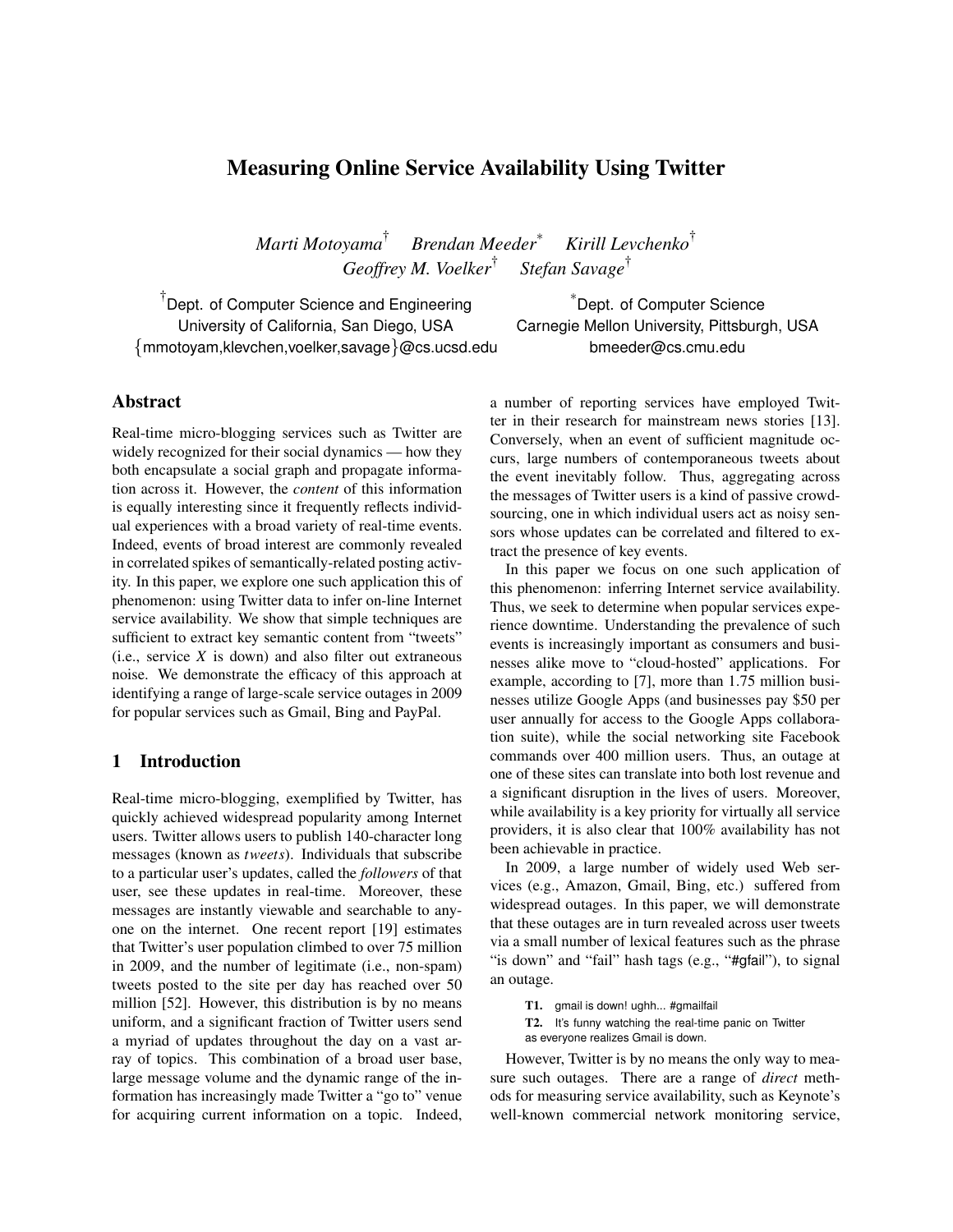that are strictly superior in many ways. In particular, direct and active measurements can be used to monitor a particular service over well-known regular intervals (e.g., every second) and with well-defined failure semantics such as a failed TCP connection to the site. Thus, they offer results that are both timely and precise.

Why then consider the indirect human-mediated approach expressed via Twitter messages? Because inferring service downtime indirectly via human complaints offers a number of distinct advantages as well. First, this approach does not require pre-specifying the service of interest; so long as the service is popular, its failure is likely to appear in the Twitter record. Thus, service dependencies and relationships that may not be known *a priori* are implicitly revealed. For example, a site that uses Google's AppEngine or Amazon's AWS may experience downtime when their underlying service infrastructure has an outage. Second, Twitter offers a unique set of vantage points for observing failures — literally millions of locations across the Internet — that would be hard for any explicitly provisioned sensor infrastructure to match. Finally, the human-mediated nature of a Twitter-based failure detector offers a degree of breadth and flexibility in the *definition* of failure that is difficult to encapsulate in a direct sensor. Humans identify a far broader array of experiences as a failure (e.g., site is too slow, messages aren't being received, messages are corrupted, buttons don't work, data is out of date, site time's out, etc.) than are typically or easily encoded as predicate conditions in a measurement device. In a sense the end-user's perception of downtime is the closest to a true end-to-end measurement and certainly the one that most constitutes customer satisfaction. As Protagoras is known for saying, "Man is the measure of all things."

Thus, while we would not argue for using Twitter to replace existing measurement services, we do argue that it is a useful complement that offers its own advantages.

The remainder of the paper is organized as follows. Section 2 provides background on the Twitter service and related work focused on mining this data, followed by a description of our technique in Section 3. Sections 4 describe our results and an analysis over a large Twitter data set, and Section 5 summarizes our findings.

## 2 Background

Social networking Web sites are increasingly important for a range of personal and professional interactions. While many social networks focus on sharing information within a limited circle of well-known connections, the Twitter social network has a different design point focused on broad real-time information dissemination. The units of information produced and consumed in the Twitter network are short textual messages known as *tweets*. These are limited to 140 characters and are published under the user's identifier. The sole explicit relationship in the network is that of *following*. A user can choose to follow anyone in the network (with the exception of *protected* users who must approve the relationship). When a user *U* follows a user *V*, messages created by *V* are assembled in a chronologically ordered list of messages called the *timeline* for user *U*.

Various textual conventions exist that assign specific semantics to different tokens in Tweets. Words or phrases preceeded by a # symbol, which are known as *hash tags*, provide the ability to designate that a message discusses or references a particular topic. One popular trend is to communicate failures or malfunctions using the *#fail* hash tag. Our work will use mentions of *#fail* and its variants to detect anomalous conditions.

The ease of composing a short message in any of the myriad of Twitter clients encourages users to share information spontaneously and in real-time. Furthmore, Twitter differs from many other services in that messages are immediately made globally available and searchable. These characteristics together make Twitter an attractive tool for studying a range of social phenomena and especially so for acute and broadly felt events such as the failures of popular Internet services we study here. Moreover, Twitter offers significant advantages over other social networking services from a concrete data collection standpoint as well. While almost all social networks offer an application programming interface (API) to extract and manipulate network data in a structured form, these APIs typically come with a substantial number of restrictions including limitations on the number of requests or duration over which one is permitted to store data. Moreover, rapid page scraping or crawling is typically either prohibited by the terms of service or results in the crawler's IP address being blocked. Thus, in practice these immense and valuable data sources are largely sealed in virtual walled gardens, available only to the service provider themselves. By contrast, Twitter has embraced an open ecosystem that allows for large-scale data collection and the creation of real-time services.

For many of these same reasons, Twitter has been an attractive data source for a range of academic research which can be roughly broken into two categories. The first concerns studies of Twitter itself, its user base, their relationships and the resulting social network. This work is plentiful, and among the better known examples, Java *et al.* examine the topological, geographical and communal properties of the social network [23], while Krishnamurthy *et al.* present a comprehensive characterization of Twitter users (e.g., followers vs. followings) [27].

A second, but smaller, set of research has looked at applications of the Twitter data itself (typically social applications). For example, Jansen *et al.* analyze more than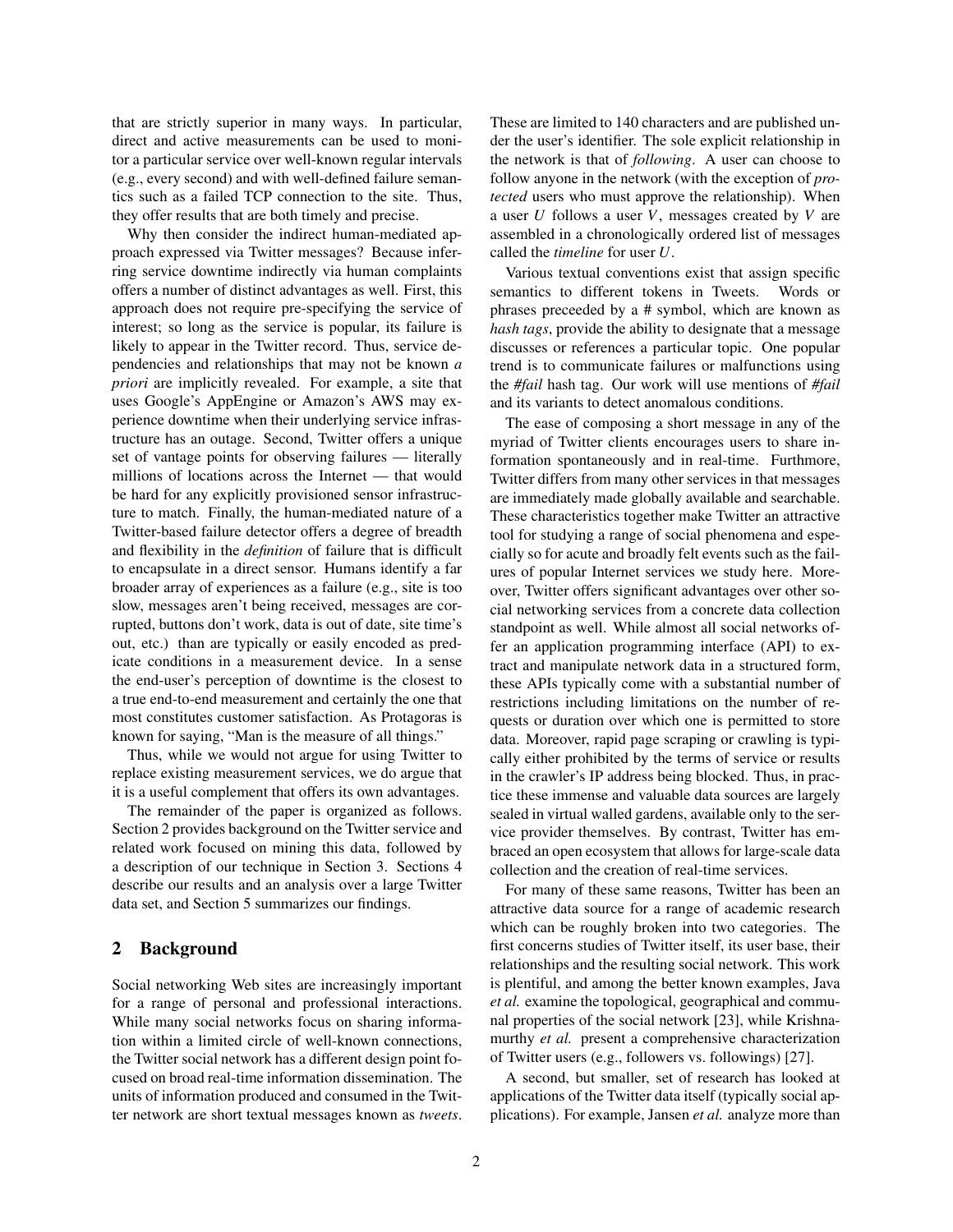150,000 postings to determine branding sentiments [22]. In particular, the authors identify a small number of brands *a priori* and search for tweets containing those words; their search terms are generally unambiguous (e.g. "Banana Republic"). Similarly, Jagen *et al.* investigate building a news processing service based on Twitter [37]. In particular they hand-pick a set of 2,000 reputable Twitter users (e.g., CNN, MSNBC) whose tweets are used to determine that a topic has become "news".

To the best of our knowledge, the only other paper that considers the use of Twitter for inferring non-social phenomena is Sakaki *et al.*'s study of Earthquake sensing [36]. Their recent paper describes techniques for inferring the epicenter of earthquakes and the trajectories of typhoons based on tweet geo-location. However, most of the complexity in their application is centered around the development of the associated spatial models and not in detecting the presence of the underlying phenomenon. This is because the authors are able to use very uncommon words, "earthquakes" and "typhoons", to locate pertinent tweets and thus have few problems with filtering noise. By contrast, our application is less complex since we only care about the presence of the event (Internet service outage) but must contend with more noise in the data stream, since all of our terms are commonly found in a wide variety of tweets.

### 3 Methodology

At a high level, our approach is to treat certain tweets as signals that a particular service is experiencing an outage, whether planned or unplanned. Thus, the Twitter network becomes a large heterogeneous sensor network, where the Twitter users serve as sensor nodes. Our service outage signals consist of two simple lexical features: the phrase "*X* is down" and the hash tag idiom "#*X*fail" where *X* is typically the name of an online service. For example,

- T3. Gmail is down! EVERYBODY PANIC!
- T4. ...oh not again #gmailfail

#### 3.1 Data Collection

To drive our study, we have collected content from the Twitter social network using their publicly available API. However, due to the scale of Twitter, this itself is a significant effort. A complete description of the data collection methodology and infrastructure is beyond the scope of this paper, but we outline the basic approach here.

Twitter implements their API using simple HTTP methods that accept or return data in a structured format, such as XML or strings in JavaScript Object Notation (JSON) form. To avoid excessive use and abuse of this service, the number of requests per client is limited; the baseline number of requests is 150 per hour per client. However, users can request their screen name or IP address to be *white-listed*, at which point they can make 20,000 requests per hour from that resource.

#### 3.1.1 Crawl Infrastructure

We have created a distributed crawler that can capture user profiles, network topology and message content at scale. Our distributed infrastructure consists of *crawler* machines and a centralized *controller*. The controller prioritizes *workloads*, which are assigned to the crawler machines. These workloads consist of a collection of user identifiers and specific content to retrieve, such as the user's profile, social links, or messages. We implemented this system in Python. To enable better network concurrency, each crawler launches many worker processes which are each given a small fraction of the crawl list. With this architecture we regularly maintain more than one thousand concurrent connections to the API. Once a crawler receives a response indicating it has no remaining API calls, data retrieved from the API is aggregated and sent to the Amazon Web Services S3 platform for persistent storage. This data is then parsed, filtered, and organized in a distributed filesystem for later consumption by analysis processes.

### 3.2 Detecting Outage Tweets

To detect outage tweets, we focus on those that *express a predicate* over some set of entities. We define two particular predicates,  $IsDown(X)$  and  $Fall(X)$ , corresponding to the associated lexical features we described earlier.

*IsDown* Predicate. Specifically, we say a tweet expresses the predicate  $IsDown(X)$  if it simply contains the phrase "*X* is down," where *X* is a token consisting of alphanumeric characters. Tweet T3 earlier expresses the predicate *IsDown*(Gmail). In general, *X* is the word immediately preceding the phrase; however, we make exceptions to include two preceding words when *X* is in the set {mail, email, store}. While predominantly used to describe services, the expression "is down" can be used for other purposes. For example, the subject of the abridged tweet "kicking a man while he is down ;)" is Tiger Woods. Thus, our signal detection must be resilient to noise resulting from semantic ambiguity.

*Fail* Predicate. Users sometimes express that a service is unavailable using hash tags of the form "#*X*fail", where *X* is a (sometimes abbreviated) service name. A tweet might also convey the same meaning by containing two separate hash tags, "#*X*" and "#fail". We say that a tweet expresses the  $Fail(X)$  predicate if it contains either form. These hash tags are more generally used as an expression of the "fail" meme [55], e.g., "#obamafail," "#gopfail,"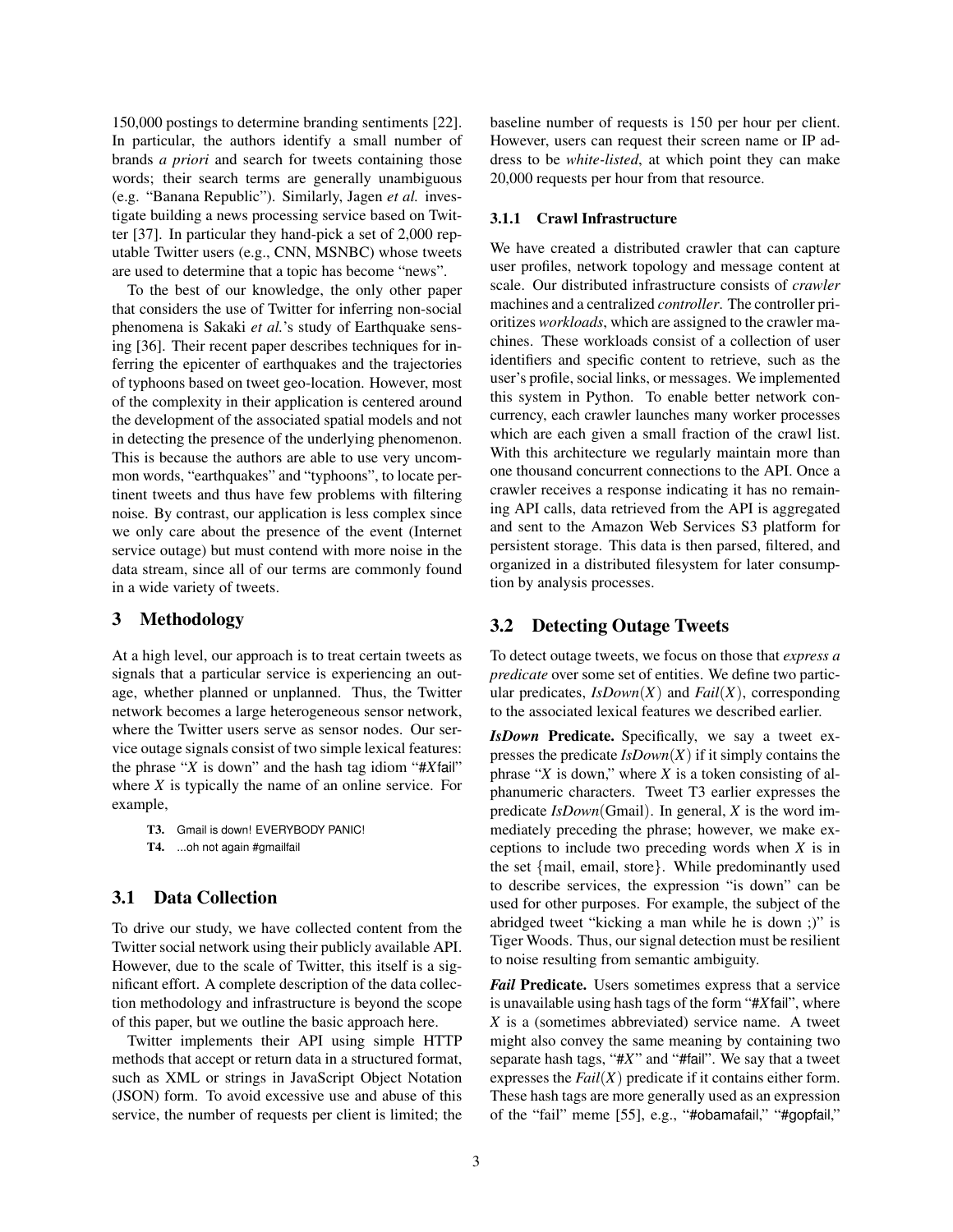| Bing $(12/3/09)$ |        | <b>Gmail</b> (9/1/09) |         | <b>Hotmail</b> (3/12/09) |       | <b>Flickr</b> (10/20/09) |       | PayPal (8/3/09) |       |
|------------------|--------|-----------------------|---------|--------------------------|-------|--------------------------|-------|-----------------|-------|
| <b>Phrase</b>    | Count  | <b>Phrase</b>         | Count   | <b>Phrase</b>            | Count | <b>Phrase</b>            | Count | <b>Phrase</b>   | Count |
| maps beta        | 702    | is down               | 12.836  | is down                  | 61    | is down                  | 261   | and its         | 318   |
| bing bing        | 678    | is back               | 2.774   | server is                | 24    | photo                    | 227   | payfail         | 190   |
| is down          | 445    | being down            | 1.630   | server too               | 23    | <b>1S</b>                | 98    | is down         | 81    |
| the new          | 288    | down                  | 998     | <b>1S</b>                | 14    | down battling            | 83    | suffers from    | 80    |
| with revamped    | 278    | was down              | 994     | is back                  | 14    | is back                  | 77    | shut down       | 66    |
| <i>Other</i>     | 13.934 | <b>Other</b>          | 171,772 | <i>Other</i>             | 1.570 | <i>Other</i>             | 8.235 | <i>Other</i>    | 4,707 |
| Total            | 16,325 | Total                 | 191.004 | Total                    | 1.706 | Total                    | 8,981 | Total           | 5,442 |

Table 1: Summary of the top 5, 2-word phrases surrounding each service name.

and "#epicfail." Since this trend is rather widespread in the meme-aware Twitter community, we do not use this signal in isolation. Rather, we use the  $Fail(X)$  predicate to reinforce the signal generated by *IsDown*(*X*).

We chose these predicates because they appeared in a large number of tweets concerning service outages. We hand labeled 878 tweets from the Gmail(2), Hotmail, PayPal, and Bing outages. We discovered that the top bigram among this set was "is down" (2.4% of all bigrams), and the top hashtag (not consisting of a company name) was fail (8.2% of all hashtags).

To validate both the subject and topic detection of the predicates, we extracted the two words preceding and following the name of a company during a known outage. Table 1 shows the top five, 2-word phrases surrounding the service name. Note that, if the tweet is comprised of "is gmail down?", then the preceding phrase is simply "is", and the following phrase is "down". The table shows that users who tweeted about the service in question expressed that the service was down, and they did so by tweeting " $\langle$ **service** $\rangle$  is down".

We can incorporate additional predicates into our system (capturing both synonyms such as "crashed" and syntactic variants such as "its down") to further improve our detection mechanism. However, we find that *IsDown* is sufficient to capture many service outages, and we restrict our analysis to this single predicate.

We emphasize that expressing an *IsDown* or *Fail* predicate is defined *lexically*; we do not attach any formal semantics to each individual tweet. Rather, our premise is that *in the aggregate* an increase in the frequency of expression of a given predicate correlates to a real event. In the next section, we evaluate the validity of this premise. Before doing so, we need to specify how many expressions of the *IsDown* or *Fail* predicates are combined to infer that a service outage has taken place.

### 3.3 Interpreting Predicate Signals

In the normal course of events, we expect that there will be some number of tweets that have the lexical signature of the *IsDown* or *Fail* predicates. In some cases, the user truly intended to express that something was "down", while in others, the user was expressing something unrelated. Because *Fail* is more ambiguous than *IsDown* we focus our analysis on detecting outages using *IsDown*. Later, we describe how to incorporate the *Fail* predicates to filter out false positives from our detection technique.

#### 3.3.1 Exponential Smoothing

We partition the tweets matching the *IsDown* predicate into five-minute bins. Subsequently, we use an Exponentially Weighted Moving Average (EWMA), commonly used to predict the next value in a time series, to detect significant deviations away from normal behavior [8, 53]. Let  $y_n$  denote the number of tweets expressing the *IsDown* predicate at time interval *n*. We then compute the EWMA value,  $M_n$  at time *n* as follows:

$$
M_n = \alpha * y_n + (1 - \alpha) * M_{n-1}
$$

where  $\alpha$  dictates how much weight the current value is given. We also compute a smoothed deviation  $\sigma_n$  to determine whether an anomaly is occurring at *n*.

$$
D_n = y_n - M_{n-1}
$$
  
\n
$$
\sigma_n^2 = \beta * D_n^2 + (1 - \beta) * \sigma_{n-1}^2
$$

Finally, we compute threshold *T<sup>n</sup>* as:

$$
T_n = M_{n-1} + \varepsilon * \sigma_{n-1}
$$

If  $y_n$  is greater than equal to  $T_n$  for two consecutive intervals, we signal a service outage. We wait for two consecutive threshold violations because flagging the first violation yields a large number of false positives, and waiting for three produces too many false negatives. Once we signal an outage for a particular entity, we do not signal additional outages for that entity for 12 hours. In our experience, most outages are repaired within this period.

#### 3.3.2 Choosing Parameters

There are three parameters to configure in the above equations:  $\alpha$ ,  $\beta$ , and  $\varepsilon$ . We obtain a validation set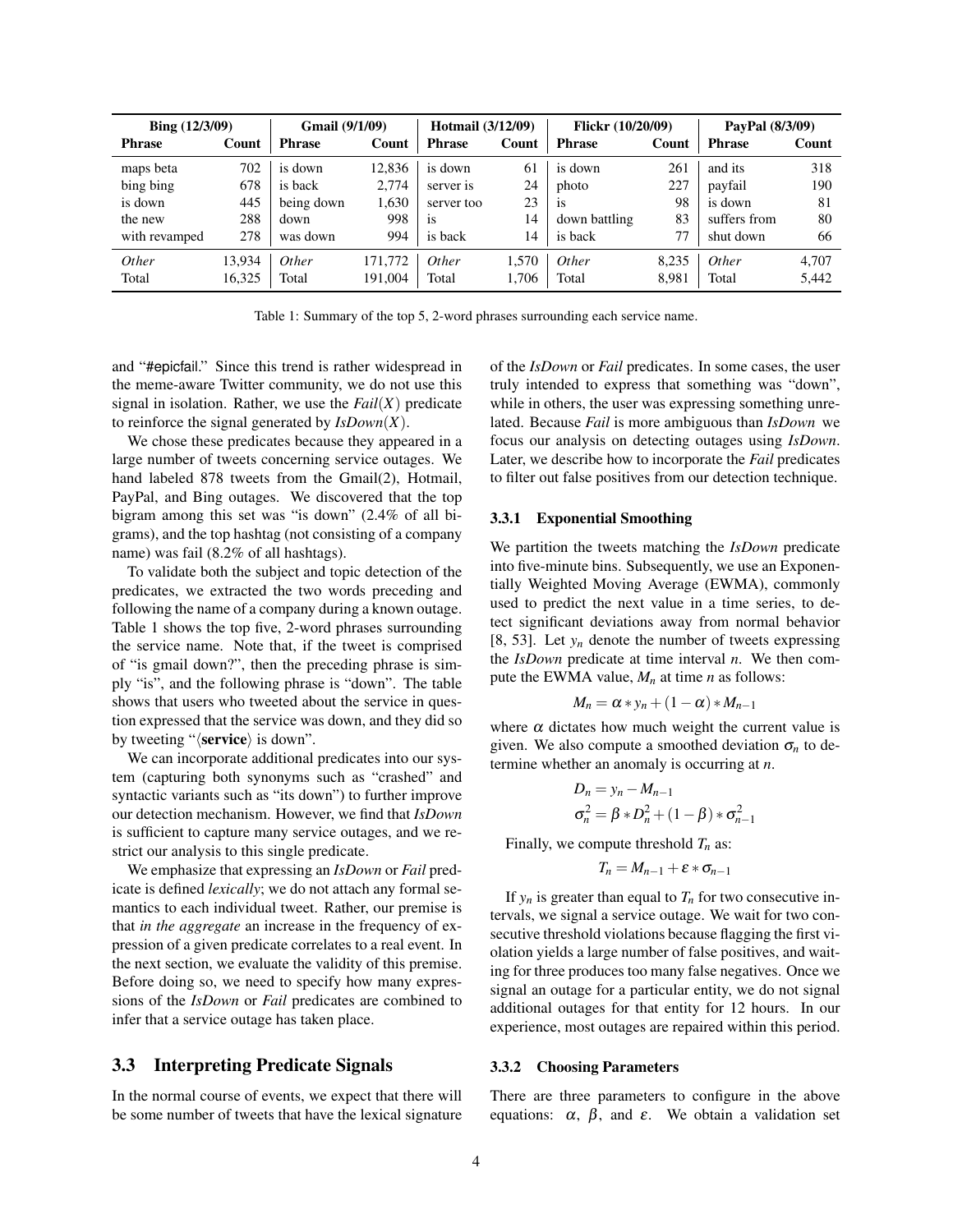of labeled events by searching for outages affecting a small set of varied services: Flickr, Hotmail, LiveJournal, Ning, PayPal, and TMobile. To construct the validation set, we located days where the *IsDown* predicate was expressed more than 2 times, then we searched for news articles pertaining to the outages. Additionally, Flickr [15], LiveJournal [28], and Ning [32] maintain blogs that mention downtimes; we use these to check for false positives and to find false negatives. In total, we discovered eight outage events for Flickr, four for Hotmail, 10 for LiveJournal, 14 for Ning, three for PayPal, and six for TMobile. Note that we do not differentiate between planned and unplanned downtime.

To find the best settings for the three parameters, we attempted various combinations and picked the set that yielded the highest average F-Score across the six validation sets. Note that we express  $\alpha$  and  $\beta$  in terms of their half lives; a half life of *x* for either parameter means that an observation from *x* minutes ago receives half the weight of the current one. We varied the half lives for  $\alpha$ and  $\beta$  in five-minute increments, iterating over the range [5,30] for  $\alpha$  and [5,90] for  $\beta$ . Additionally, we varied  $\epsilon$  from one to three in 0.5 increments. We found that α with a half life of 15 minutes, β with a half life of 60 minutes and  $\varepsilon$  equal to two produced the best results, with an average F-Score of 0.510.

### 4 Evaluation

In this section, we evaluate how well our technique identifies service outages. Using the data collected in Section 3 we ran our analysis on tweets authored during 2009 calendar year. To assess how well our system detects real outages, we identified *a priori* eight events when a known service disruption took place, and examined the strength of the corresponding signal generated using our technique. Subsequently, we applied our analysis on the entire corpus of tweets. We manually inspected the top 50 events (as measured by the volume of tweets matching the *IsDown* predicate) identified by our system, as well as 50 random events detected by our methodology.

### 4.1 Known Outages

We begin by evaluating the performance of our system on known outages. For this part of the evaluation, we selected several of the top services listed by Alexa. Using Google News, we attempted to find articles pertaining to outages for the services in question. We chose the events shown in Table 2, as they span a wide range of affected users, service types, and interests. The source column refers to a news article discussing the event. The time

| <b>Service</b> | Date          | <b>Reported Time</b> | <b>Source</b> |
|----------------|---------------|----------------------|---------------|
| Gmail(1)       | Feb. 24, 2009 | 1:30-4:00            | [35]          |
| Hotmail        | Mar. 12, 2009 | $8:44-10:15$         | [29]          |
| Google         | May 14, 2009  | 7:48-9:48            | [11]          |
| PayPal         | Aug. 3, 2009  | 11:00-14:00          | [40]          |
| Gmail(2)       | Sep. 1, 2009  | 12:30-14:30          | [26]          |
| Flickr         | Oct. 20, 2009 | 8:51-10:50           | $[14]$        |
| Bing           | Dec. 3, 2009  | 18:30-19:00          | [9]           |
| RackSpace      | Dec. 18, 2009 | 13:37-14:12          | [33]          |

Table 2: Known service outages used in the evaluation, listed in chronological order. Times are in the US Pacific time zone.

column lists the hours (US Pacific time) that the article claims the outage took place.

Recall that we signal an outage when our observations exceed a threshold defined by both a smoothed average and variance. To decrease the number of false positives, we require that a threshold violation span two consecutive bin intervals (5 minutes) before we raise an alarm. To further minimize false positives, we can check whether the *Fail* predicate is expressed within 60 minutes of the triggered *IsDown* alarm.

Figures 1 and 2 show our results on the known events. For each top graph, three lines are shown: the line labeled *isdown* displays the volume of tweets matching the *IsDown* predicate, while the lines labeled *avg* and *threshold* show the computed EWMA and threshold values, respectively. Below each graph we show 3 impulses. The one labeled *reported* indicates when the downtime transpired according to the news articles. The one labeled *isdown* indicates when our system triggers an outage alarm using only the EWMA violation. The final impulse labeled *isdown+fail* shows when we signal an error using the added *Fail* predicate.

We can see that the technique triggers an outage alarm for each known event. The outages are detected anywhere from 10 minutes (Bing, PayPal) to 50 minutes (Gmail(1), Hotmail) after the reported downtime. There is an opportunity improve upon our delay times by utilizing additional predicate expressions; we leave this objective to future work. Adding in the *Fail* predicate to filter false positives adds little to no delay, as demonstrated by the overlayed signals on Gmail(1), RackSpace, and Bing. In the worst case, we delayed triggering our alarm for an additional 25 minutes (Hotmail).

### 4.2 Unknown Outages

We now utilize our threshold-based signal detection on the entire corpus of tweets by extracting all tweets matching any of the predicates. First, we ran our analysis without checking for the *Fail* predicate, discovering 5,358 "outages" over 1,556 entities. However, we found a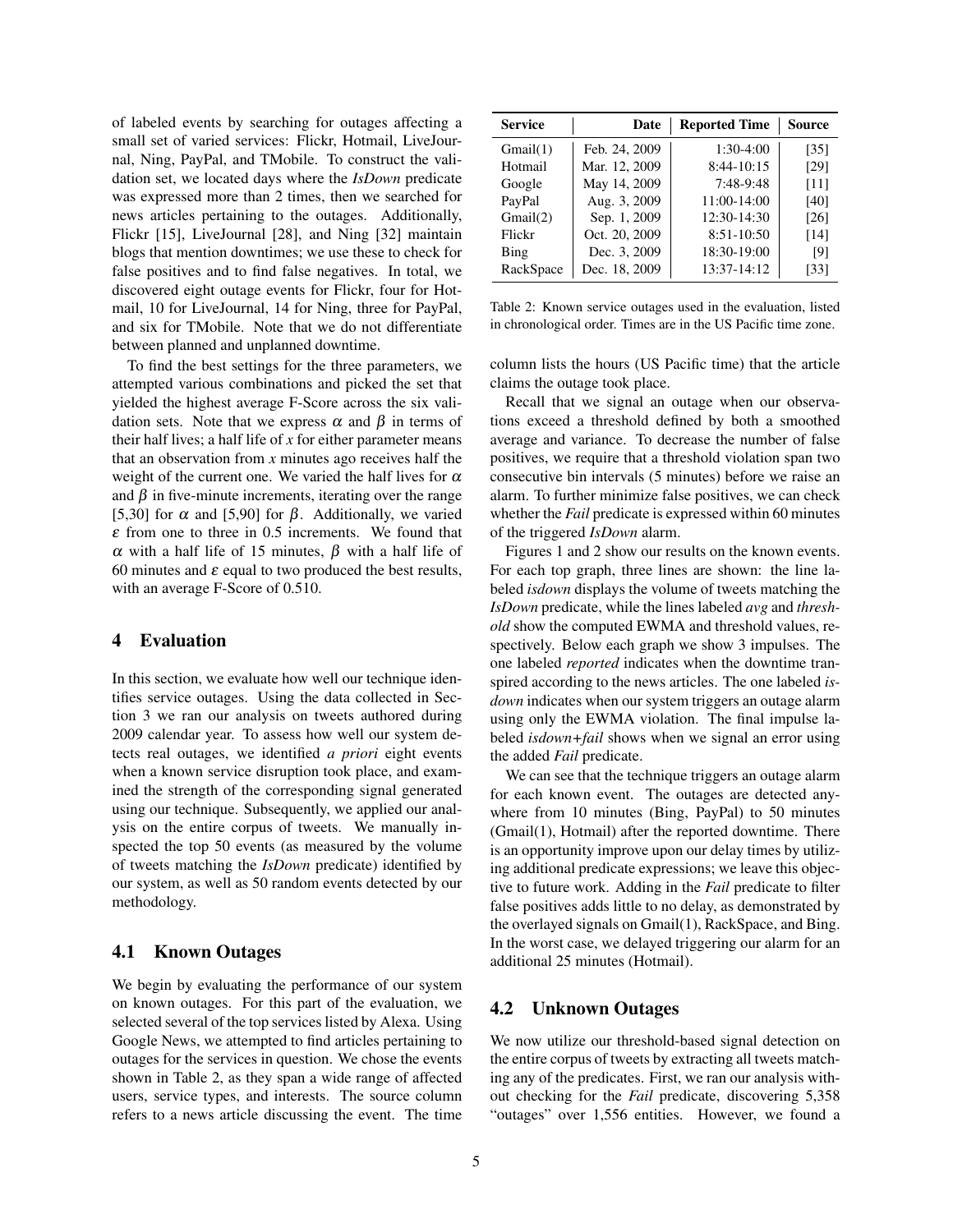

Figure 1: Graphs demonstrating how the EWMA and threshold computations change over the course of an outage. Below each main graph, we show when a news source reported a downtime, and when our system triggers an alarm. Note that the several of the triggers are overlayed on each other.

fair number of invalid entities in this set, such as "attendance", "visibility" and "tourism". To filter out these false positives, we employed the *Fail* predicate, thus ensuring that at least 1 *Fail* occurs within 60 minutes of the *IsDown* trigger. By including this predicate, our methodology produced 894 "outages" spread across 245 entities. We inspected the 245 entities; 59 did not appear to be related to technology or Internet services. For example, a myriad of sports teams appeared in the outage set (such as USC, Michigan, Duke, Liverpool), as did subjects related to fiscal matters (such as the DOW, economy).

We then analyzed the top 50 service outages, as determined by the volume of *IsDown* tweets that occurred within 12 hours of the trigger time. Table 3 details 25 of the events captured by our methodology. Of the top 50 events, we were able validate 48 of them with online news references. YouTube downtimes comprised 11 of our top 50 events (or 22%), while Gmail outages contributed nine (18%). One of the more unexpected downtimes in the top 50 was the Wikipedia outage on July 31st, 2009 [38]; we did not anticipate such a vociferous reaction to the event.

Surprisingly, we are able to detect Twitter service outages. Our experiences crawling and utilizing Twitter, as well as the commentary provided on the Twitter blog, indicate that Twitter often succumbs to sporadic API or website failures (affectionately known as 'fail-whales'). These errors tend to be transient; a user who encounters such an error might be able to successfully post a message on his next attempt. As users can vocalize problems with Twitter during periods of degraded performance, we are able to, and frequently do, detect such events.

Next, we randomly selected 50 outages that affected valid entities. We successfully located news articles or forum postings that confirmed 35 of these downtimes. We show these outages in Figure 3, and color code them according to whether they were confirmed. In the random set of outages, we find many references to social media sites (LiveJournal [24], YouTube [51]), online games (Azphel [1], World of Warcraft [17]), and hosting services (1and1 [5] and BlueHost [21]).

Of the remaining outages that we could not confirm, one in particular seems rather large: YouTube on June 19th, 2009. Over 165 tweets expressing the *IsDown*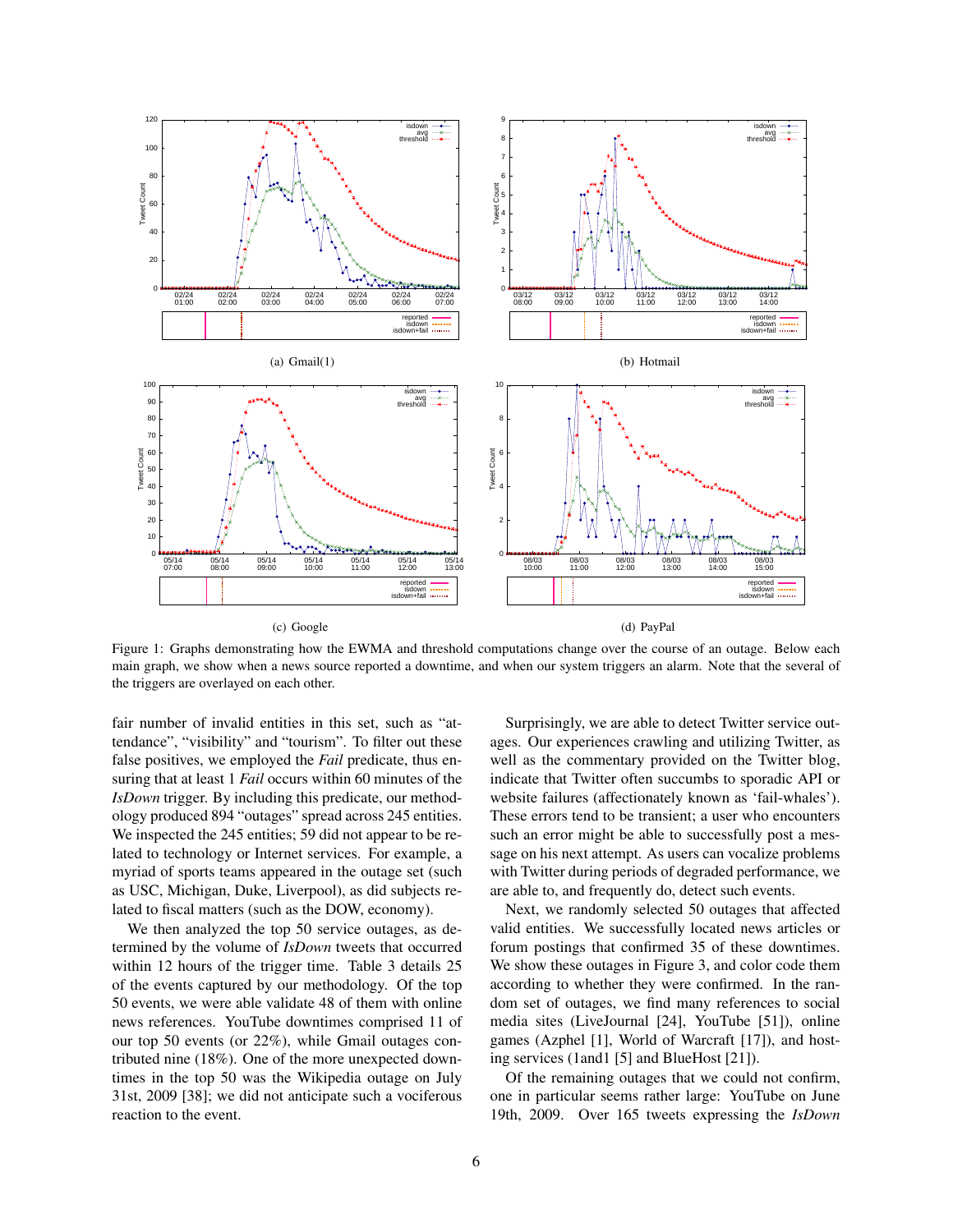

Figure 2: Additional graphs for known outages.

predicate were posted within the 12 hour window after the trigger time. Also, we could not verify either of the outages detected for the sizable service LinkedIn on Oct. 7th or Dec. 22nd, 2009, although the magnitudes of the events were rather low.

## 5 Discussion and Conclusion

Real-time microblogging represents a new "kind" of communication on the Internet, one that encapsulates information that was not previously shared broadly. We believe that the "user as implicit sensor" model has tremendous potential for capturing a broad array of current events and sentiments *as they happen*. This paper has explored one such application focused on Internet service outages, and we have demonstrated that even simple techniques can identify important events.

Looking forward we identify three key areas of further work. The first is in better extracting the semantics of tweets. For our application, there was sufficiently large message volume and sufficiently narrow range of common expressions that a single phrase ("is down") was commonly found during true failures. Trying to identify events with less broad impact or that engender a broader array of expression will require more language pre-processing. Such processing can be particularly challenging because tweets are short, and make extensive use of a quickly evolving cultural short-hand that influences lexicon and grammar both. One possible technique we can employ is latent semantic analysis. Using LSA on a bag-of-words model of Tweets, we can possibly extract predicates that are word-position independent and capture additional ways of expressing "is down" in an unsupervised manner.

Second, we would like to apply our techniques to a real-time stream of messages, to provide users with upto-date status information about their frequented sites.

The last issue where we see a need is in maintaining state, both about the lexical conventions of individual users as well as capturing which users are typically "primary reporters" vs. users who simply provide "hearsay" tweets. The first represents a real sample of a user's experience while the latter is simple a repetition of someone else's information (indeed, we have seen tweets reporting that they have heard a service "is down" even after it is back up).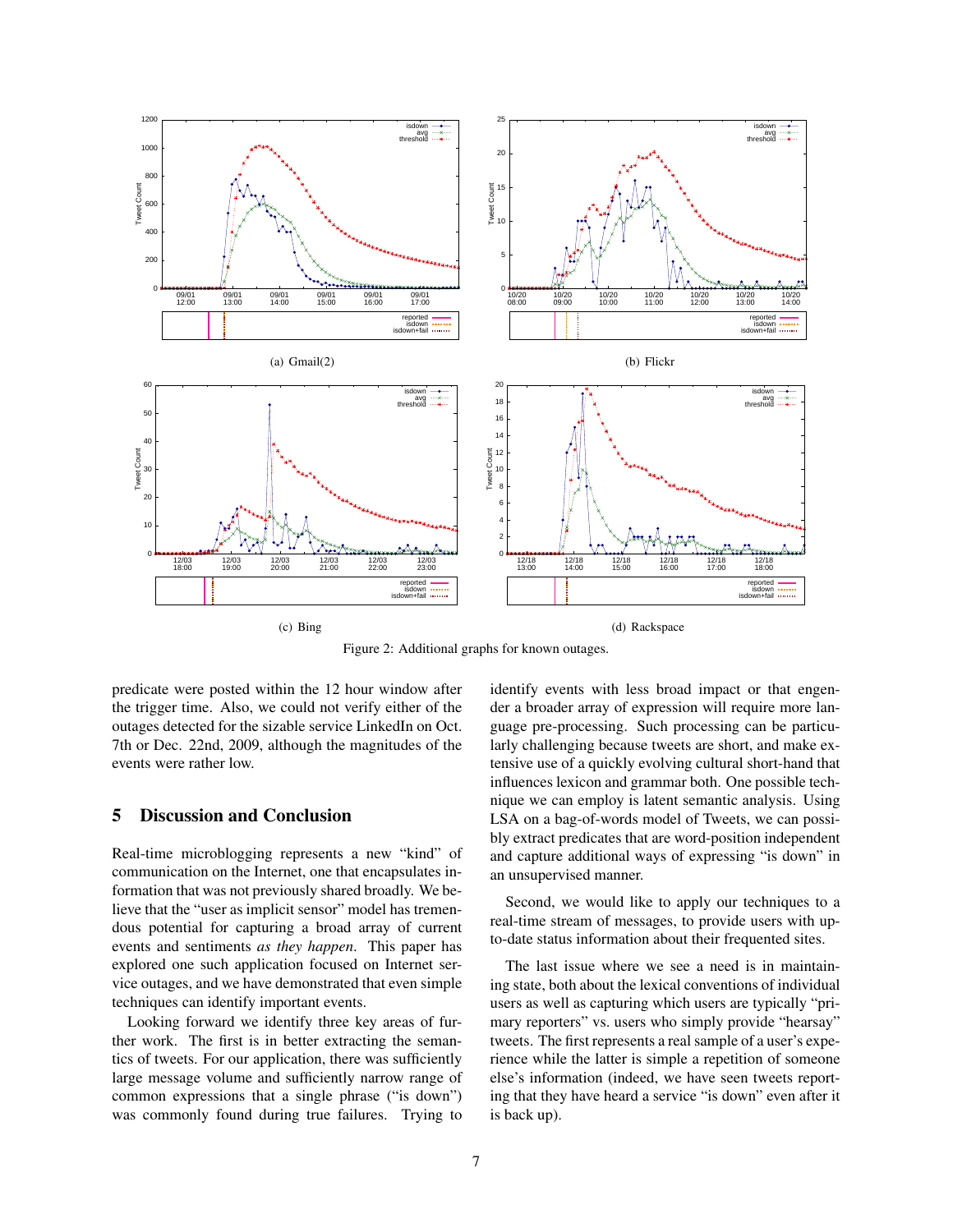

Figure 3: Fifty random outages as measured by the volume of tweets containing *IsDown*.

| <b>Entity Name</b> | <b>Detected Time (GMT)</b> | Source             |
|--------------------|----------------------------|--------------------|
| Gmail              | 2008-08-11 21:34:22        | [30]               |
| Gmail              | 2009-02-24 10:19:22        | [20]               |
| Facebook           | 2009-04-07 15:04:35        | $[2]$              |
| Gmail              | 2009-04-16 19:44:22        | $[12]$             |
| Gmail              | 2009-05-08 10:09:22        | [4]                |
| Google             | 2009-05-14 15:03:49        | $[48]$             |
| Gmail              | 2009-05-14 15:04:22        | [49]               |
| Twitter            | 2009-06-16 14:34:48        | $[43]$             |
| YouTube            | 2009-07-09 01:16:58        | $[10]$             |
| YouTube            | 2009-07-12 11:26:58        | $[34]$             |
| Twitter            | 2009-08-06 13:19:48        | $[44]$             |
| Twitter            | 2009-08-07 11:24:48        | [46]               |
| YouTube            | 2009-08-11 01:41:58        | $[16]$             |
| Twitter            | 2009-08-15 17:19:48        | [47]               |
| Facebook           | 2009-08-19 12:04:35        | [6]                |
| Gmail              | 2009-09-01 19:49:22        | [50]               |
| Apple Store        | 2009-09-09 15:03:48        | [42]               |
| Facebook           | 2009-09-19 03:44:35        | $\lceil 31 \rceil$ |
| Gmail              | 2009-09-24 14:19:22        | [39]               |
| YouTube            | 2009-10-03 16:16:58        | [41]               |
| Twitter            | 2009-10-08 14:54:48        | $[45]$             |
| YouTube            | 2009-11-01 17:41:58        | $[3]$              |
| TMobile            | 2009-11-03 23:29:26        | $[18]$             |
| Facebook           | 2009-11-23 22:39:35        | [25]               |
| bbm                | 2009-12-22 20:51:18        | [54]               |

Table 3: Top 25 service outages, sorted chronologically.

We believe the most significant research opportunities revolve around identifying new applications that exploit the real-time nature of Twitter. What kinds of questions about the world at large can be answered via mining this modality? It is here that we expect to focus most of our future effort.

#### **References**

- [1] AIONSOURCE. Azphel. http://www.aionsource.com/ topic/66323-azphel-again/page\_\_p\_\_1399400&# entry1399400?s=a55a586be192be9d091e9468b794adcb.
- [2] ANSWERS, M. Was Facebook down on April 7, 2009? http://www.mahalo.com/answers/technology-andinternet/was-facebook-down-on-april-7-2009/.
- [3] ARRINGTON, M. Youtube down for maintenance. right. http://www.washingtonpost.com/wp-dyn/content/ article/2009/11/01/AR2009110101390.html.
- [4] BARAK, S. Gmail down worldwide. http://www. theinquirer.net/inquirer/news/1137250/gmailworldwide.
- [5] BESTHOSTRATINGS. 1and1. http://uptime. besthostratings.com/viewmonth.php?host= 1and1&month=20098.
- [6] BLOG, X. Facebook: Service unavailable- DNS failure. http://blog.xanda.org/2009/08/20/facebookservice-unavailable-dns-failure/.
- [7] BOULTON, C. Latest Google Gmail outage caused by insufficient router capacity. http://www.eweek.com/c/a/Messagingand-Collaboration/Latest-Google-Gmail-Outage-Caused-By-Insufficient-Router-Capacity-180014.
- [8] BRUTLAG, J. Aberrant behavior detection in time series for network monitoring. In *Lisa 2000* (2000).
- [9] CHAN, S. P. Microsoft bing outage this morning. http: //seattletimes.nwsource.com/html/microsoftpri0/ 2010424771\_microsoftbingoutagethismorning.html.